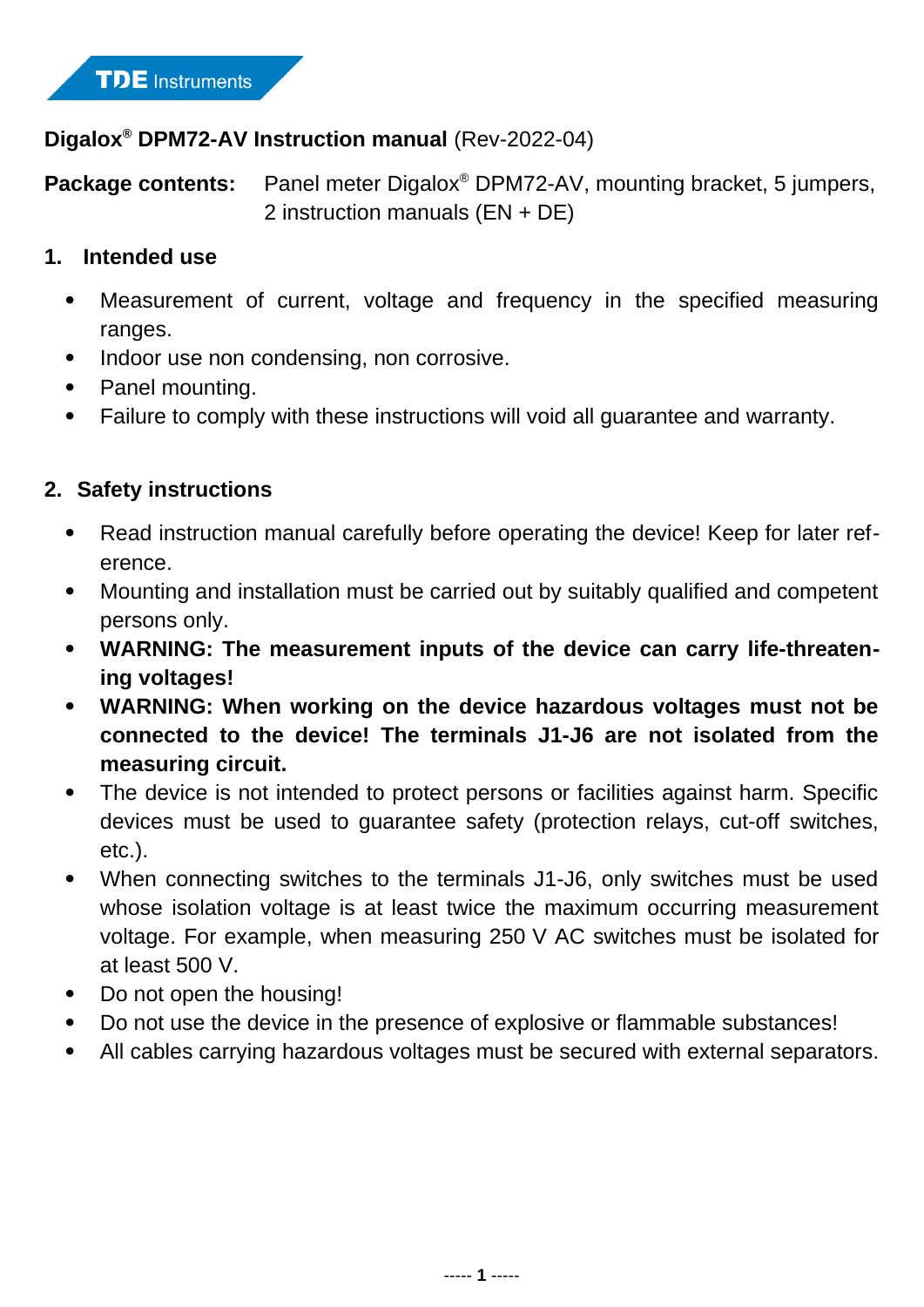# **3. Description**

The measurement types volt AC/DC, ampere AC/DC, frequency and 5 A or 1 A for current transformer are supported. The unit can be switched between different measurement modes via an external switch. Minimum and maximum values are recorded and can be displayed optionally using an external switch. Measured values are recorded over a time span of 36 seconds up to 14 days. The time base as well as the display of the measuring history can be switched by an external switch. The measured values remain stored as long as the device is supplied with voltage.

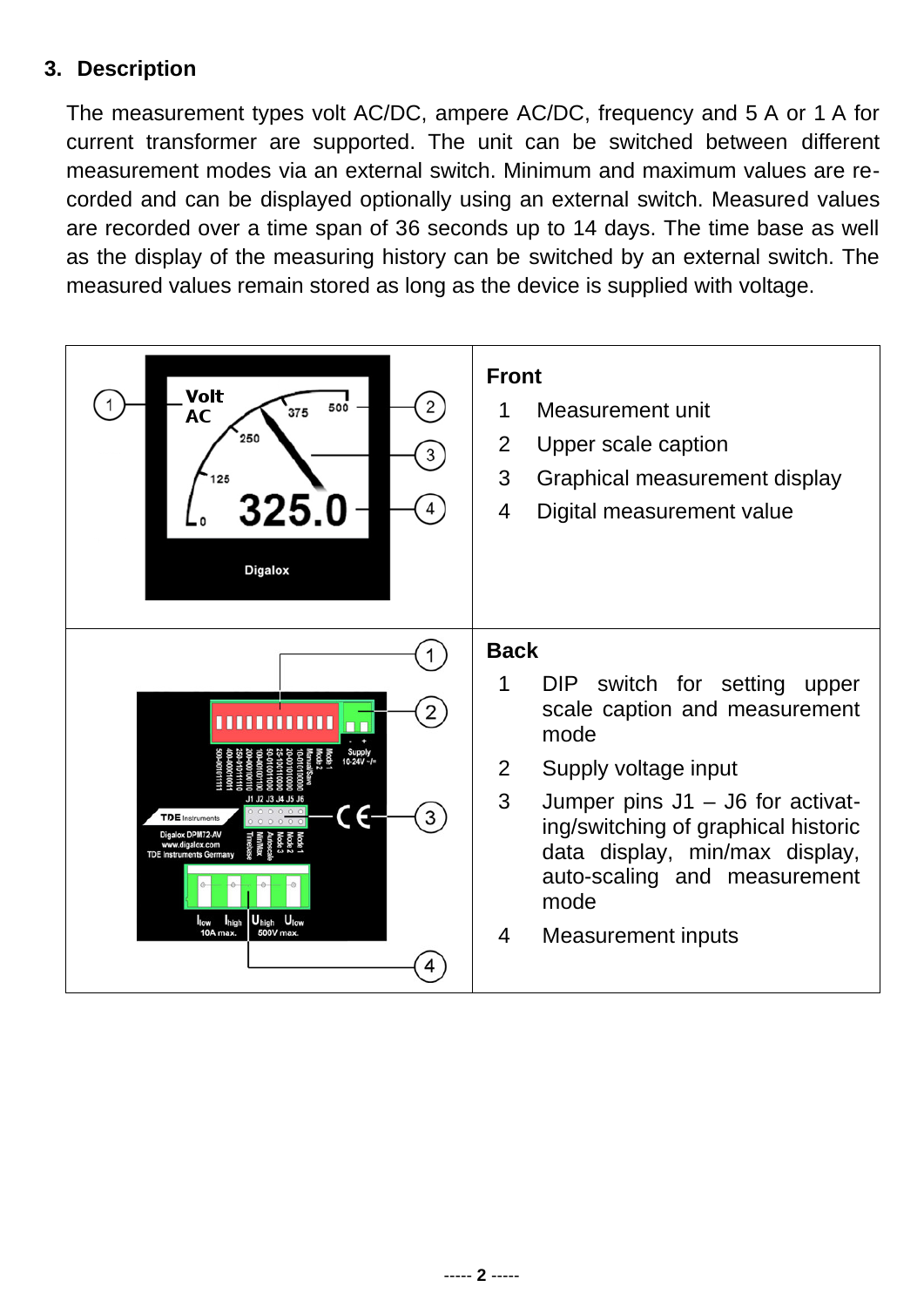#### **4. Electrical Connections**

The device may only be operated in one of the connection options shown below.



**Warning: Use an ultra-fast-acting fuse (FF) at the current measurement input.**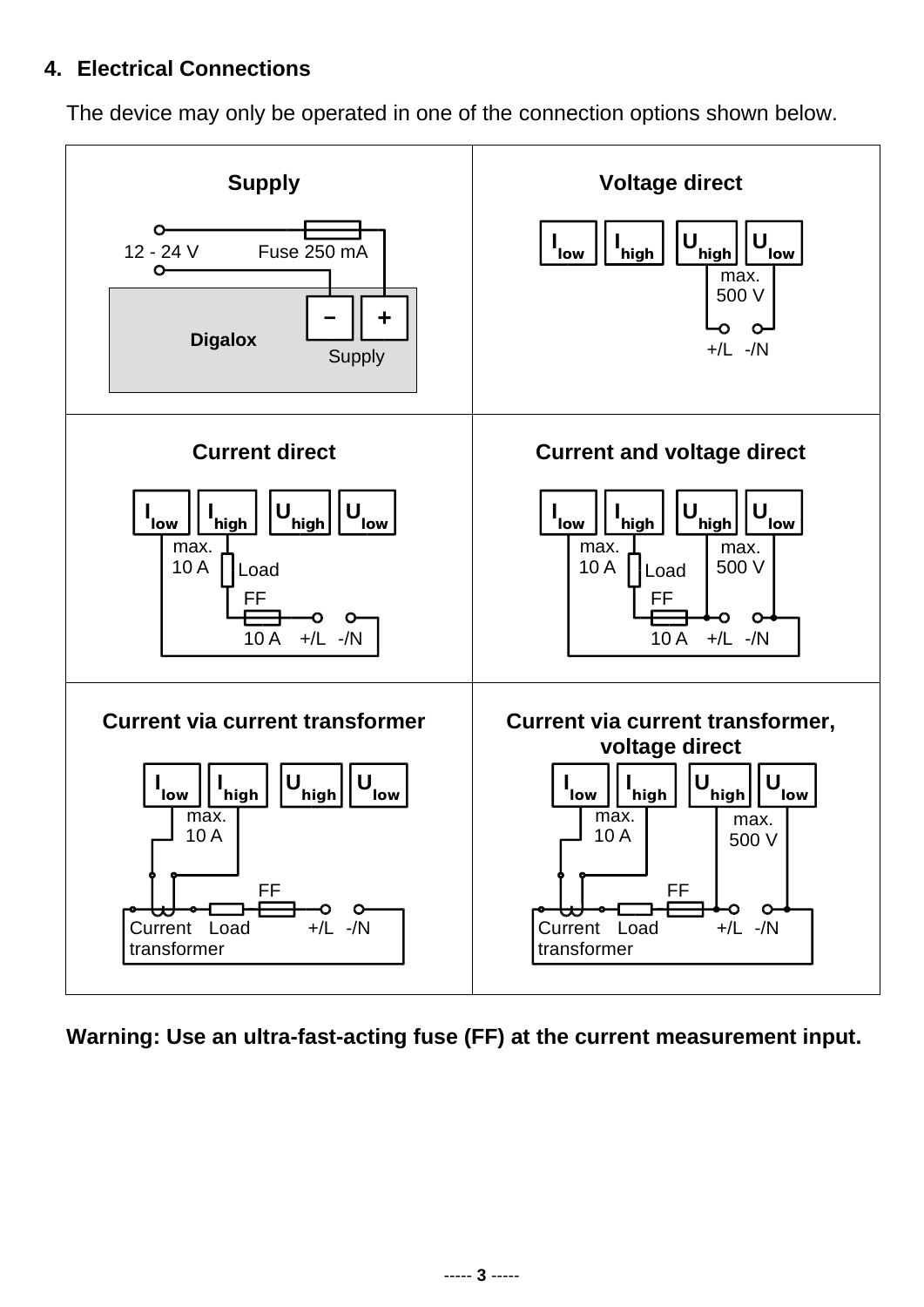### **5. Configuration**

The device can be configured via DIP switches and jumpers.

# **Scaling**

If the measurement mode "5A AC scaled" or "1A AC scaled" is selected, the upper scale caption must correspond to the primary value of the current transformer for correct scaling of the measured value.

# **Configuration of measurement mode via DIP switches and jumpers if only one measurement mode is required (Manual mode)**

- 1. Set DIP switch 10 to ON position.
- 2. Set measurement mode with jumpers at J4-J6 according to table "measurement mode", column "Manual mode".
- 3. Set upper scale caption for the first measurement mode with DIP switches 1-9 (see "Configuration of the upper scale caption").
- 4. Connect supply voltage.

#### **Configuration of measurement modes via DIP switches and jumpers if it is required to switch between multiple measurement modes via an external switch (Save mode)**

The required measurement modes are configured and saved sequentially.

- 1. Set DIP-switch 10, 11 and 12 to OFF position.
- 2. Connect supply voltage.
- 3. Set the measurement mode with jumpers at J4-J6 according to table "measurement mode", column "Save mode".
- 4. Set DIP switch 10 to ON position.
- 5. Set upper scale caption for the first measurement mode with DIP switches 1-9 (see "Configuration of the upper scale caption").
- 6. Set time base for graphical historic data display (optional, see "Other settings").
- 7. Set DIP switch 10 to OFF position.
- 8. "Saved" appears on the display. The configuration of the first measurement mode is now completed.
- 9. When using multiple measurement modes repeat steps 3-8 until all required measurement modes are configured. The time base does not need to be set again, as it is used for all measurement modes.
- 10.In operation the measurement modes can be changed with a switch at J4-J6 according to table "measurement mode", column "Save mode".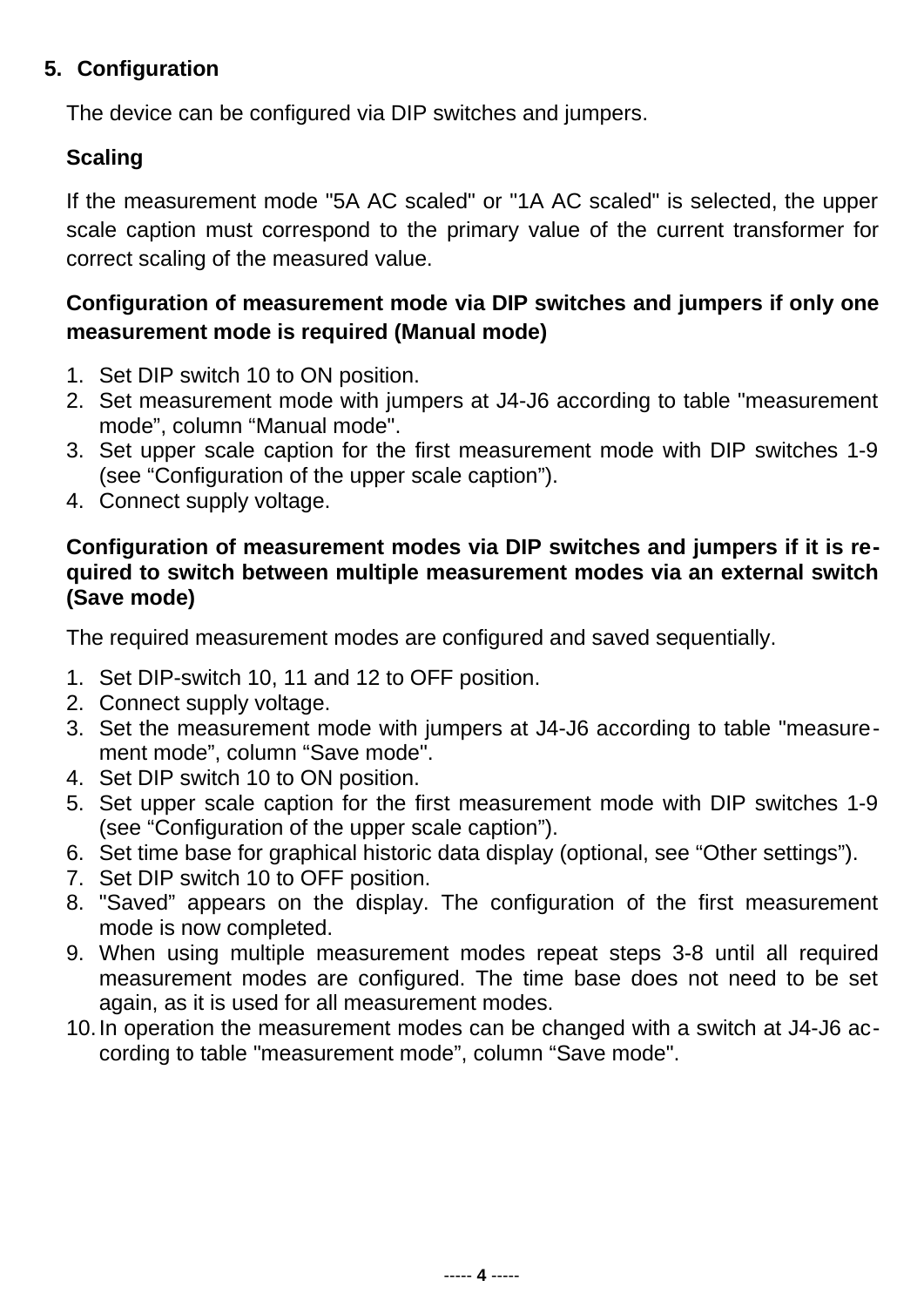## **Configuration of the upper scale caption**

The upper scale caption is binary coded using DIP switches 1-9. Possible values are 1 to 500. Switch 1 corresponds to 256, switch 2 corresponds to 128, switch 3 corresponds to 64, etc., switch 9 corresponds to 1. For configuration, proceed as follows:

- 1. Connect supply voltage.
- 2. Set DIP switches 1-9 to OFF position.
- 3. Set DIP switch 10 to ON position.
- 4. Start with 1st switch.
- 5. Set switch to ON position.
- 6. If the displayed value is greater than the desired value, set the switch back to OFF position.
- 7. If the displayed value is less than the desired value, leave the switch in ON position and move on to the next switch.
- 8. Repeat steps 5 to 7 until the desired value is displayed.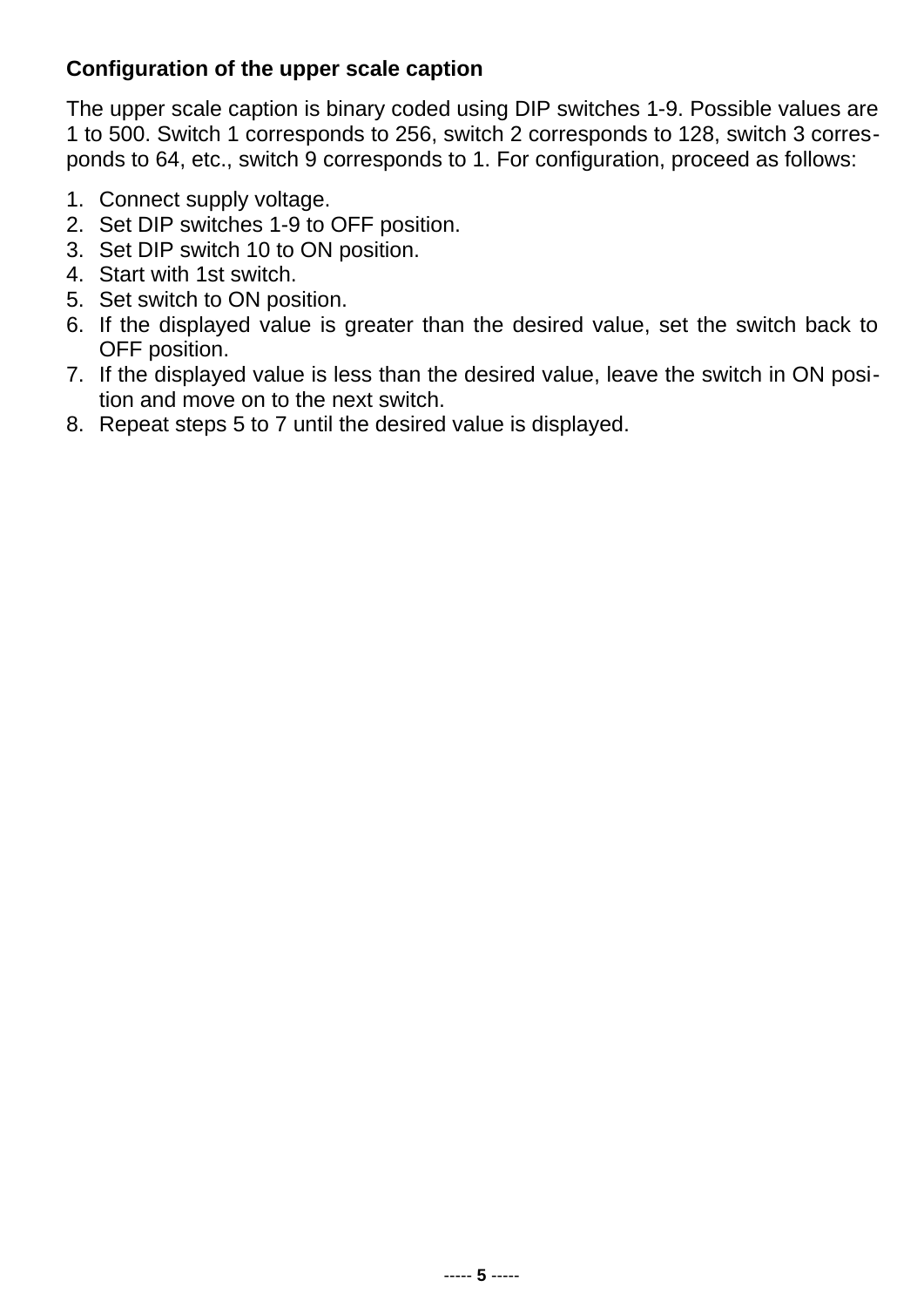# **Table common switch combinations (DIP switch 1-9)**

| <b>Value</b> | <b>Combination</b>                                       | <b>Value</b> | <b>Combination</b>                                  |
|--------------|----------------------------------------------------------|--------------|-----------------------------------------------------|
| 10           | ON<br>98888888888<br>2 3 4 5 6 7 8 9 10 11 12            | 150          | ON<br>-----------<br>2 3 4 5 6 7 8 9 10 11 12       |
| 20           | ON<br>.888888886<br>TN<br>1 2 3 4 5 6 7 8 9 10 11 12     | 200          | ON<br>----------<br>2 3 4 5 6 7 8 9 10 11 12        |
| 25           | ON<br>166622552 <b>666</b><br>1 2 3 4 5 6 7 8 9 10 11 12 | 250          | ON<br>2 3 4 5 6 7 8 9 10 11 12                      |
| 50           | ON<br><u> ARALLARLANNI</u><br>1 2 3 4 5 6 7 8 9 10 11 12 | 400          | ON<br>TF<br>888888888<br>1 2 3 4 5 6 7 8 9 10 11 12 |
| 100          | ON<br>1 2 3 4 5 6 7 8 9 10 11 12                         | 500          | ON<br>2 3 4 5 6 7 8 9 10 11 12                      |

# **Table measurement mode**

| <b>Measurement</b><br>mode                 | <b>Display</b>      | <b>Scale</b>                | <b>Manual mode</b>                                                                                                           | Save mode                                                                                                                                                                                     |
|--------------------------------------------|---------------------|-----------------------------|------------------------------------------------------------------------------------------------------------------------------|-----------------------------------------------------------------------------------------------------------------------------------------------------------------------------------------------|
| V AC direct                                | Volt<br><b>AC</b>   |                             | ON                                                                                                                           | ON<br>$\mathbf{J1}$                                                                                                                                                                           |
| A AC direct                                | Ampere<br><b>AC</b> |                             | ON<br>000000<br>000000<br>J1<br>J6                                                                                           | ON<br>aaaaa <b>a</b><br>aaaaaa<br>${\bf J1}$<br>J6                                                                                                                                            |
| V DC direct                                | Volt<br><b>DC</b>   |                             | ON<br>$J1$ $\left[\begin{array}{ccc} 0 & 0 & 0 & 0 & 0 \\ 0 & 0 & 0 & 0 & 0 & 0 \\ 0 & 0 & 0 & 0 & 0 & 0 \end{array}\right]$ | ON<br>$\mathsf{J1}$                                                                                                                                                                           |
| A DC direct                                | Ampere<br>DC        |                             | ON                                                                                                                           | ON<br>4 5 6<br>$\begin{bmatrix} 0 & 0 & 0 & 0 \\ 0 & 0 & 0 & 0 \\ \end{bmatrix}$<br>$\mathsf{J1}$                                                                                             |
| <b>AC Frequency</b>                        | Freq.<br><b>Hz</b>  |                             | ON<br>J1<br>J6                                                                                                               | ON<br>$J1$ $\begin{bmatrix} 0 & 0 & 0 \\ 0 & 0 & 0 \end{bmatrix}$ $\begin{bmatrix} 0 & 0 \\ 0 & 0 \end{bmatrix}$ $J6$                                                                         |
| 5A AC scaled<br>(Current trans-<br>former) | Ampere<br><b>CT</b> | Upper<br>scale cap-<br>tion | $\mathfrak{B} \left[ \begin{array}{ccc} 0 & 0 & 0 \\ 0 & 0 & 0 \\ 0 & 0 & 0 \end{array} \right] \mathfrak{B}$                | ON<br>$31 \begin{array}{ c c c c c } \hline \textbf{0} & \textbf{0} & \textbf{0} & \textbf{0} \\ \hline \textbf{0} & \textbf{0} & \textbf{0} & \textbf{0} & \textbf{0} \\ \hline \end{array}$ |
| 1A AC scaled<br>(Current trans-<br>former) | Ampere<br><b>CT</b> | Upper<br>scale cap-<br>tion | ON<br>-6<br>$\begin{bmatrix} 0 & 0 & 0 \\ 0 & 0 & 0 \\ 0 & 0 & 0 \end{bmatrix}$<br>J1                                        | ON<br>$\begin{bmatrix} 0 & 0 & 0 \\ 0 & 0 & 0 \end{bmatrix}$ $\begin{bmatrix} 0 \\ 0 \\ 0 \end{bmatrix}$ ) $\begin{bmatrix} 0 \\ 0 \\ 0 \end{bmatrix}$<br>$\mathbf{J1}$                       |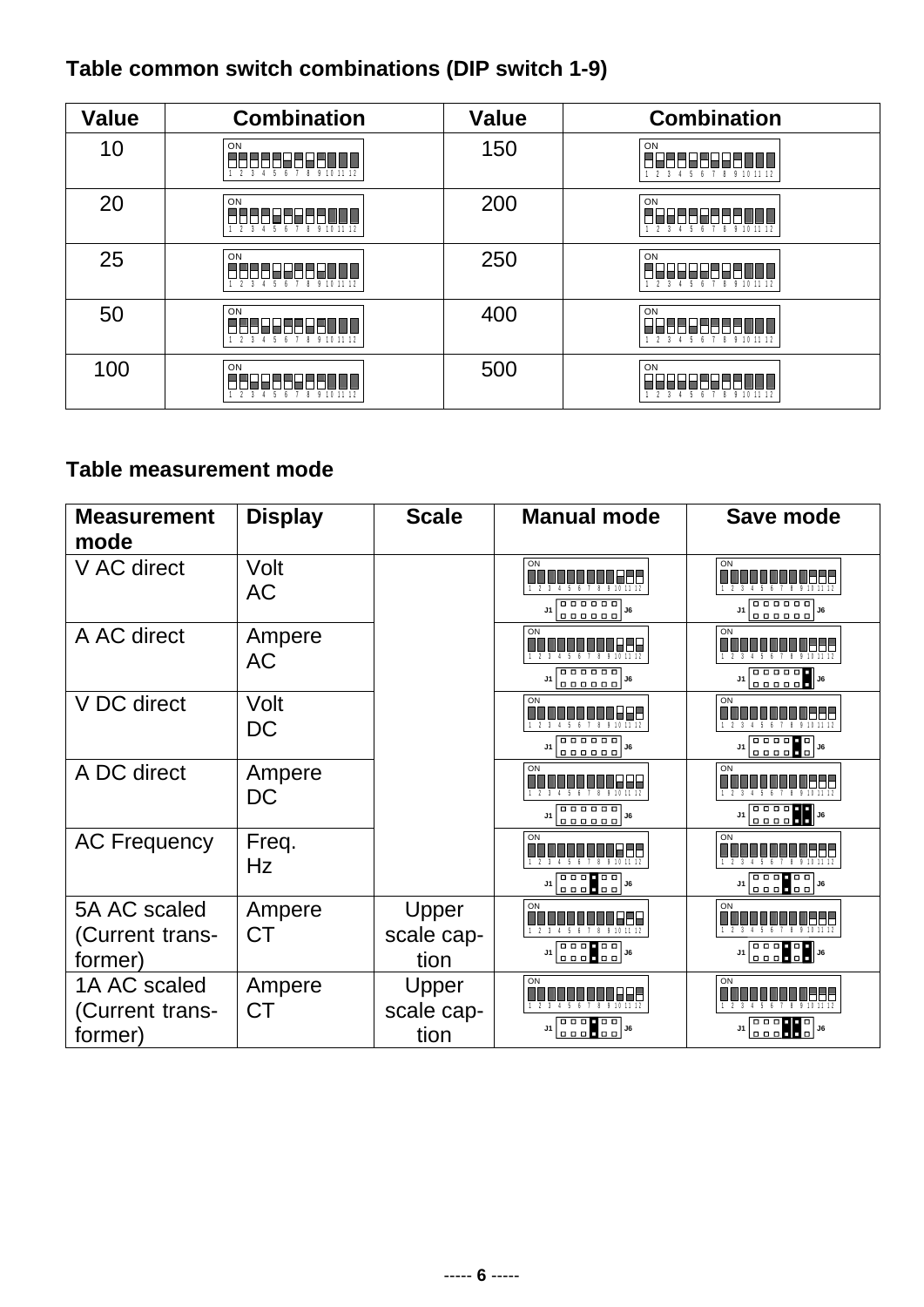#### **6. Other settings**

The following functions can be activated independently by short-circuiting connectors J1-J3 by jumper or switch during operation: